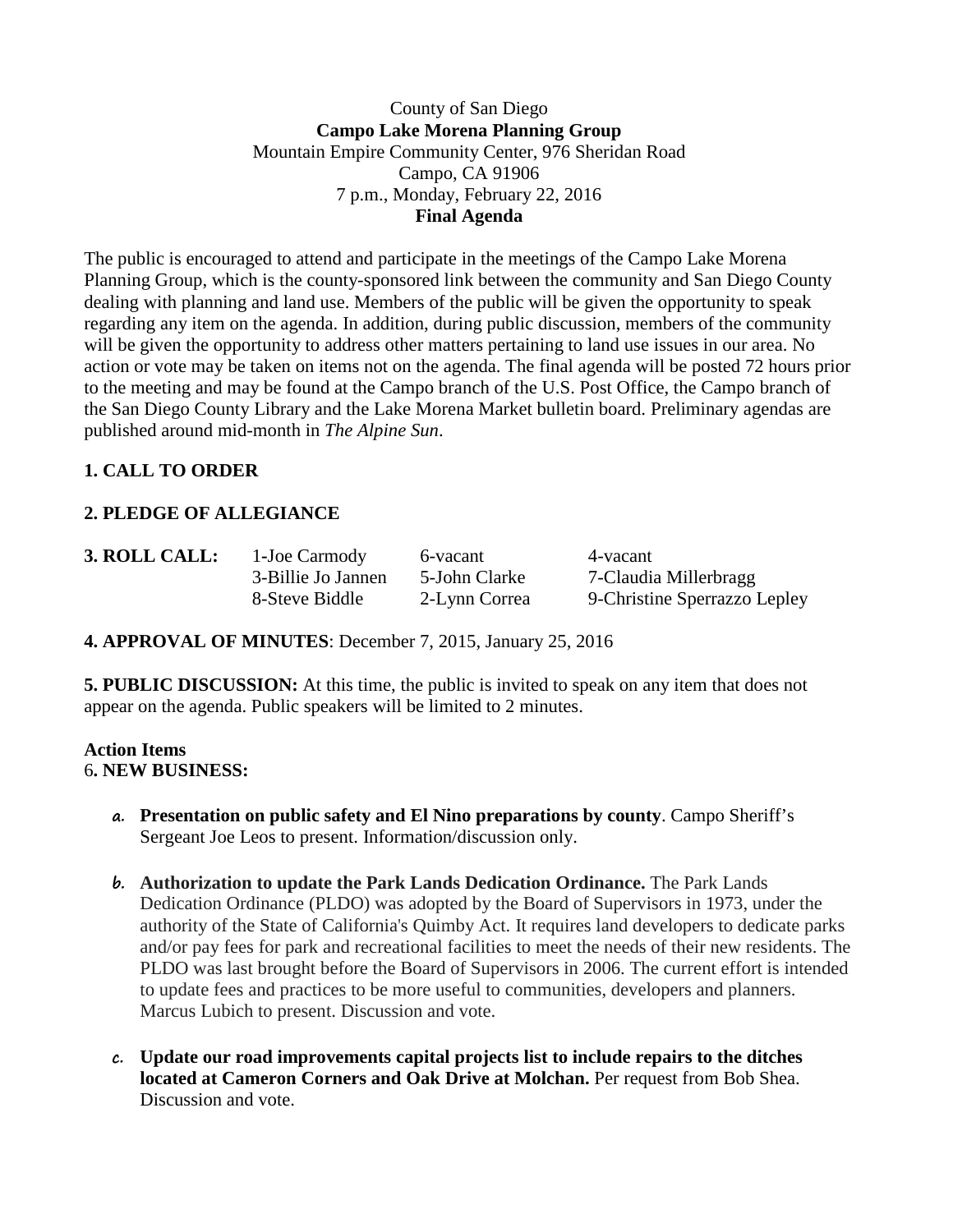**d. Resignation of Claudia Millerbragg and declaration of vacancy in Seat 7.** Discussion and vote.

## **7. OLD BUSINESS:**

- **a. Proposed letter for notice of Preparation of Subsequent Environmental Impact Report, specific property requests.** This is a county-initiated project to analyze proposed changes to land use designations for 43 property requests and associated study areas, as directed by the Board of Supervisors during public hearings in June 2012. It is a follow-up to the general plan update. The planning group has reviewed these landowner density and zoning requests several times and approved most of the densities requested. The deadline for public comments has been extended to **February 4, 2016**. No staff member was available to present the project last month. The CLMPG has the option to write a comment letter if members deem it appropriate. Discussion and vote.
- **b. Update on local military helicopter activity and impacts on local residents.** Brian Fallgren and Bob Shea to present. Information/discussion only.
- c. **Review and vote on applicants to fill vacant seats numbered 4 and 6**. **Applications are currently being accepted.** These are four-year terms that expire in January 2019. Applicants must reside and be registered to vote in the Campo Planning Group area. Please send applications to CLMPG Chairman Billie Jo Jannen, 28736 Highway 94, Unit 1, Campo, CA 91906, [jannen@inbox.com](mailto:campojoe@yahoo.com) or call 619-415-6298 for more information. Please send applications prior to the meeting, so it can be reviewed by the Registrar of Voters. Find applications here: *http://www.sdcounty.ca.gov/pds/docs/Planning-Sponsor\_Group\_Application.pdf*
- **d. Standing Subcommittee reports:**
	- **1. Groundwater, John Clarke**.
	- **2. Sewer and Septic, Joe Carmody**
	- **3. Community Economic Impacts, Steven Biddle**
	- **4. Traffic and Public Safety, no current chairman**
- **e. Update on Camp Lockett Interest Group:** CLIG Chairman Larry Johnson reports. This is the community effort to create a public park in the historic district of Campo, where the county is preparing to divest itself of a number of properties it has owned since the closure of Camp Lockett.

### **8. CORRESPONDENCE AND ANNOUNCEMENTS**

- **a. The Star Ranch vesting and landscape architecture maps have been updated** and are available, both at meetings and by appointment with the CLMPG chairman. The environmental impact statement is expected to be released within about two months according to county planners on the project.
- **b. Letter of resignation from Seat 7 member Claudia Millerbragg.** Forwarded to group.